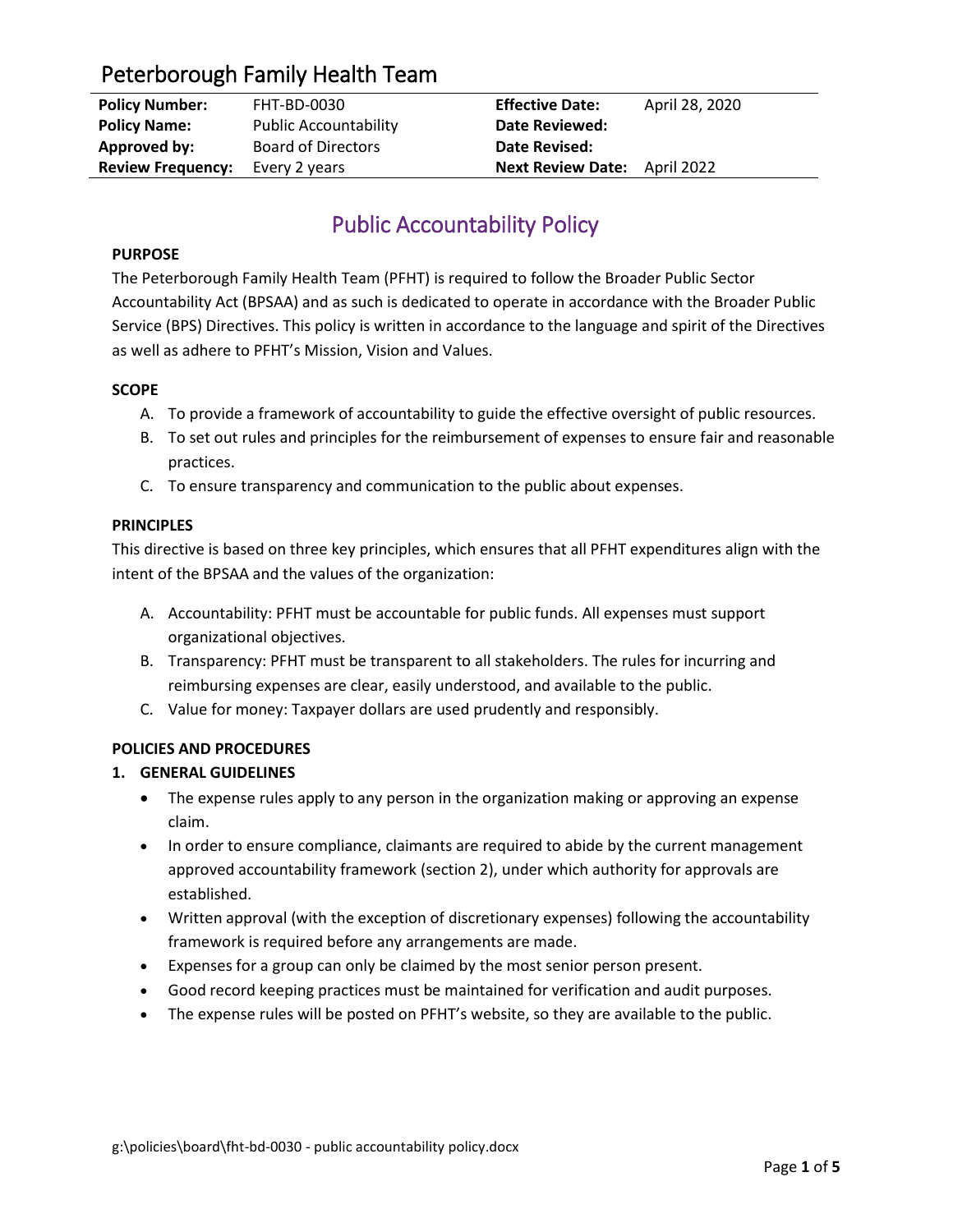| <b>Policy Number:</b>    | FHT-BD-0030                  | <b>Effective Date:</b>              | April 28, 2020 |
|--------------------------|------------------------------|-------------------------------------|----------------|
| <b>Policy Name:</b>      | <b>Public Accountability</b> | <b>Date Reviewed:</b>               |                |
| Approved by:             | <b>Board of Directors</b>    | Date Revised:                       |                |
| <b>Review Frequency:</b> | Every 2 years                | <b>Next Review Date:</b> April 2022 |                |

## **2. ACCOUNTABILITY FRAMEWORK**

## **a. APPROVAL FOR EXPENSES (NON DISCRETIONARY)**

| <b>Claimant</b>           | Approver                                                                                       |
|---------------------------|------------------------------------------------------------------------------------------------|
| Employee                  | HR Manager, Finance Manager, Director of Programs and<br>Services or Executive Director        |
| Management                | Executive Director (if ED unavailable, Finance Manager &<br>Director of Programs and Services) |
| <b>Executive Director</b> | Board                                                                                          |

## **b. PROCESS FOR APPROVAL**

A request from the claimant, in writing by email, to the approver should outline:

- 1) Details of the request
- 2) Cost
- 3) Dates
- 4) Justification of the request

The approver will review the request based on the approval process, merits and budget.

Once a decision is made, a response will be sent back to the Claimant

## **3. CLAIMS PROCESS**

Claimants are considered to be any person making a claim under the terms of this policy. This includes all staff, Board, Advisory, or Committee members; and all others engaged in any form of work for the organization. When submitting a claim for an expense, claimants must abide by the following procedures:

- a. Ensure appropriate approval have been obtained before any expenses are incurred, following the Accountability Framework
- b. After the expense(s) have been incurred, all claimants must fill out and submit an Expense Report Form, along with appropriate original and itemized receipts (credit card slips are not sufficient)
	- I. Original receipts (strongly preferred) or copies of the original receipts are needed for PFHT staff and wherever possible for non-PFHT claimants
	- II. If the information above is not available or is not possible, submit a written explanation with the claim to provide the approver with adequate information for decision-making
- c. Submit Expense Claims within 60 days of the event, unless otherwise pre-authorized, and mandatory by the end of the quarter or fiscal year end.
- d. Repay any overpayments this is considered a debt owing to PFHT.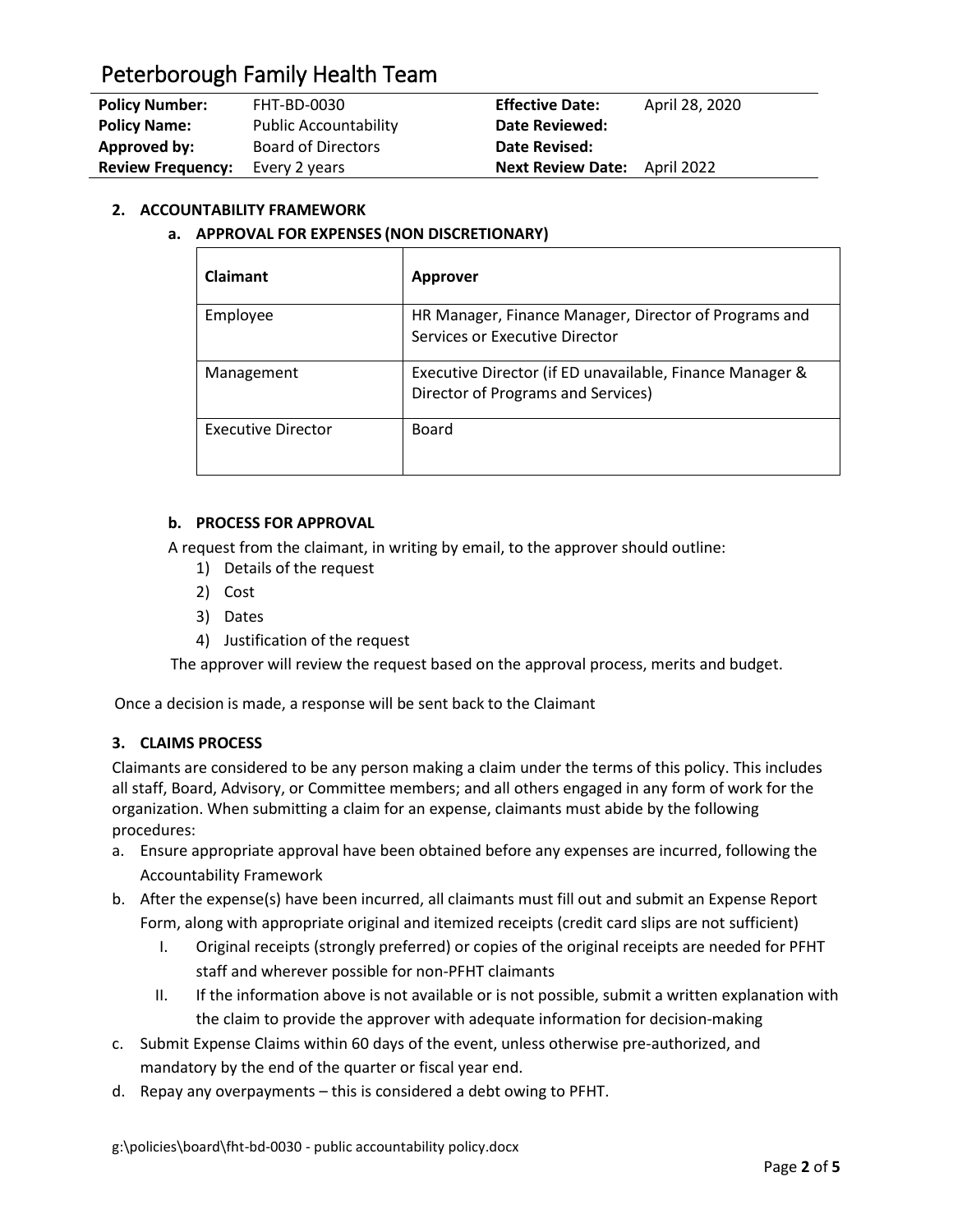| <b>Policy Number:</b>    | FHT-BD-0030                  | <b>Effective Date:</b>              | April 28, 2020 |
|--------------------------|------------------------------|-------------------------------------|----------------|
| <b>Policy Name:</b>      | <b>Public Accountability</b> | <b>Date Reviewed:</b>               |                |
| Approved by:             | <b>Board of Directors</b>    | Date Revised:                       |                |
| <b>Review Frequency:</b> | Every 2 years                | <b>Next Review Date:</b> April 2022 |                |

e. If leaving employment with PFHT, submit any claims for expenses before leaving.

## **4. APPROVAL PROCESS**

When granting approval on an expense, approvers must abide by the following:

- a. Taxpayer dollars are used prudently and responsibly with a focus on accountability and transparency
- b. Expenses for travel, meals, and hospitality support organization objectives
- c. Plans for travel, meals, accommodation and hospitality are necessary and economical with due regard for health and safety
- d. Only legitimate expenses incurred during the course of business are reimbursed
- e. Approval is granted only for claims that include all appropriate documentation
- f. Approvers are prohibited from approving their own expenses this includes instances where claimants' expenses are incurred by their approver

## **5. MANAGERIAL DISCRETION**

Managerial Discretion is the administrative authority to make decisions with some degree of flexibility, while following the intent of this policy.

When exercising discretion, the rationale must be documented and filed with the claim.

Managerial Discretion must be consistent with the BPSAA Directives, be able to be properly explained and documented, be fair and equitable, reasonable, and appropriate.

When a situation arises and discretion needs to be exercised, approvers should consider whether the request is:

- a) Able to stand up to scrutiny by the auditors and members of the public
- b) Properly explained and documented
- c) Fair and equitable
- d) Reasonable
- e) Appropriate

It is the responsibility of both the approver and the claimant to work out appropriate arrangements which would meet the test of being fair and equitable.

## **6. TRAVEL**

## **General Requirements**

Where possible and practical, travel should be planned in advance in a manner which avoids unnecessary travel costs. The mode of transportation (Air/Rail/Bus/Rental Car/Personal Vehicle) should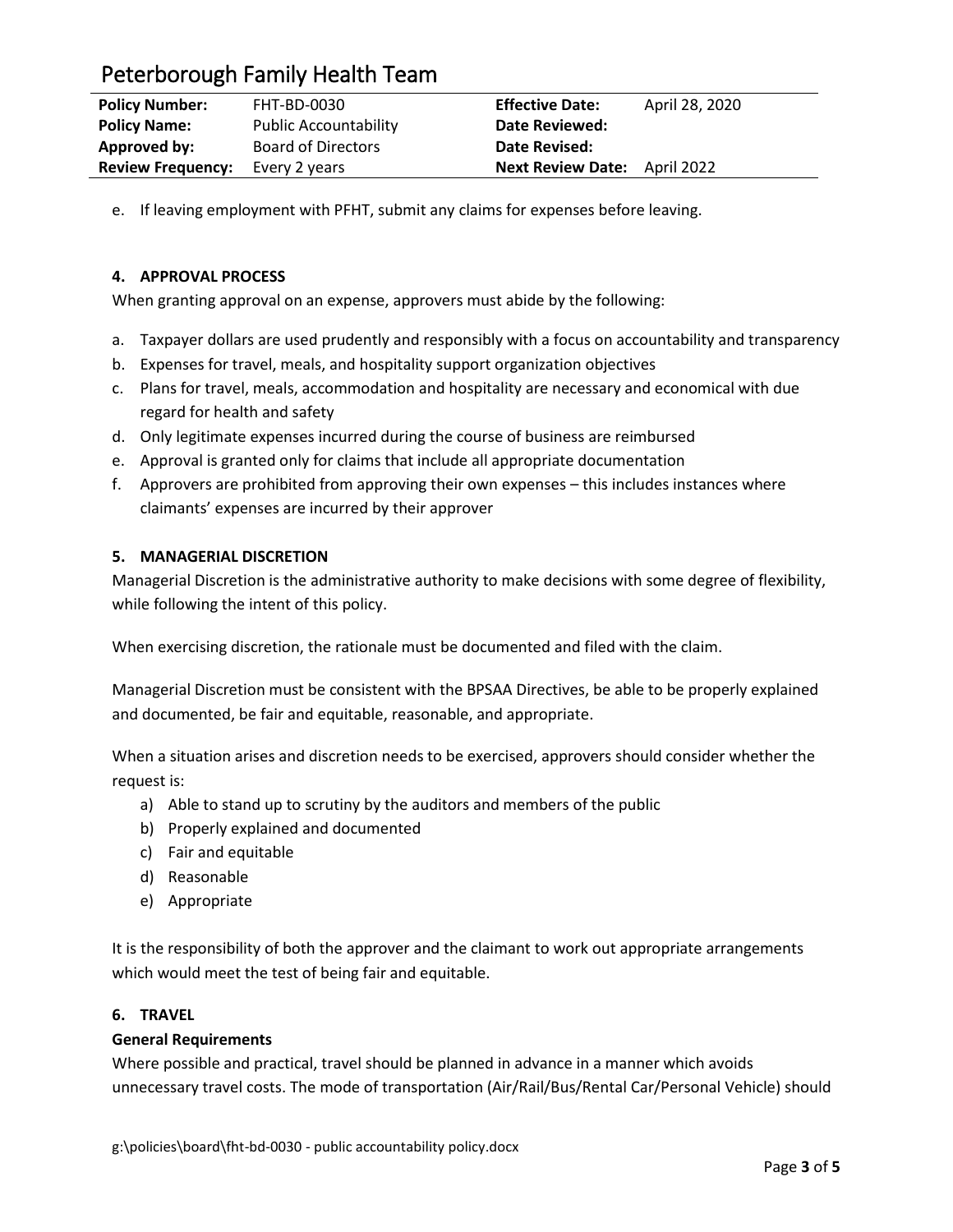| <b>Policy Number:</b>    | FHT-BD-0030                  | <b>Effective Date:</b>              | April 28, 2020 |
|--------------------------|------------------------------|-------------------------------------|----------------|
| <b>Policy Name:</b>      | <b>Public Accountability</b> | <b>Date Reviewed:</b>               |                |
| Approved by:             | <b>Board of Directors</b>    | <b>Date Revised:</b>                |                |
| <b>Review Frequency:</b> | Every 2 years                | <b>Next Review Date:</b> April 2022 |                |

be based on the most economical and practical way to travel. Excessive Mileage should be avoided where practical by renting a vehicle.

If airfare is required, prior approval is mandatory and only economy class will be reimbursed

Employees using their own vehicle to travel will be reimbursed at the PFHT approved Kilometer Rate per the employee handbook.

A monthly car allowance may be available to management staff in accordance with the terms and conditions of their employment contract.

Travel between an employee's home and their usual place of work is considered a personal expense and will not be reimbursed

It is permissible for staff to add on vacation days to travel, however this must be approved in advance of the travel. Any additional expenses related to vacation components of travel, including higher rates of airfare based on departure/return dates will be the sole responsibility of the employee.

## **7. PARKING**

PFHT has multiple office locations throughout the city and county. Each location has a different cost relating to parking (ranging from no cost to a monthly fee). This creates an imbalance where one employee effectively earns less for the same position because they work at a different location within PFHT. To ensure equality and fairness, PFHT will pay for the parking of all employees. The paid parking is a taxable benefit.

## **8. ACCOMMODATION & MEALS**

- a) Employees are to seek approval for hotel accommodation (if outside of discretionary funds)
	- I. Reimbursement for accommodation will be for single accommodation in a standard room + taxes
	- II. Reasonable parking and telephone/internet costs will be recognized for reimbursement
	- III. Where an employee makes private arrangements to stay with family or friends, an allowance of \$30 per claim is allowed.
	- IV. Costs for Alcohol and personal entertainment will not be reimbursed
- b) Meal costs will be reimbursed when
	- I. It is recognized that from time-to-time, when on PFHT business, it is necessary for employees to incur costs for meals. Meal reimbursement rates are based on the following OPS (Ontario Public Service) per diem guidelines:
		- 1) Breakfast 10.00
		- 2) Lunch 12.50
		- 3) Dinner 22.50